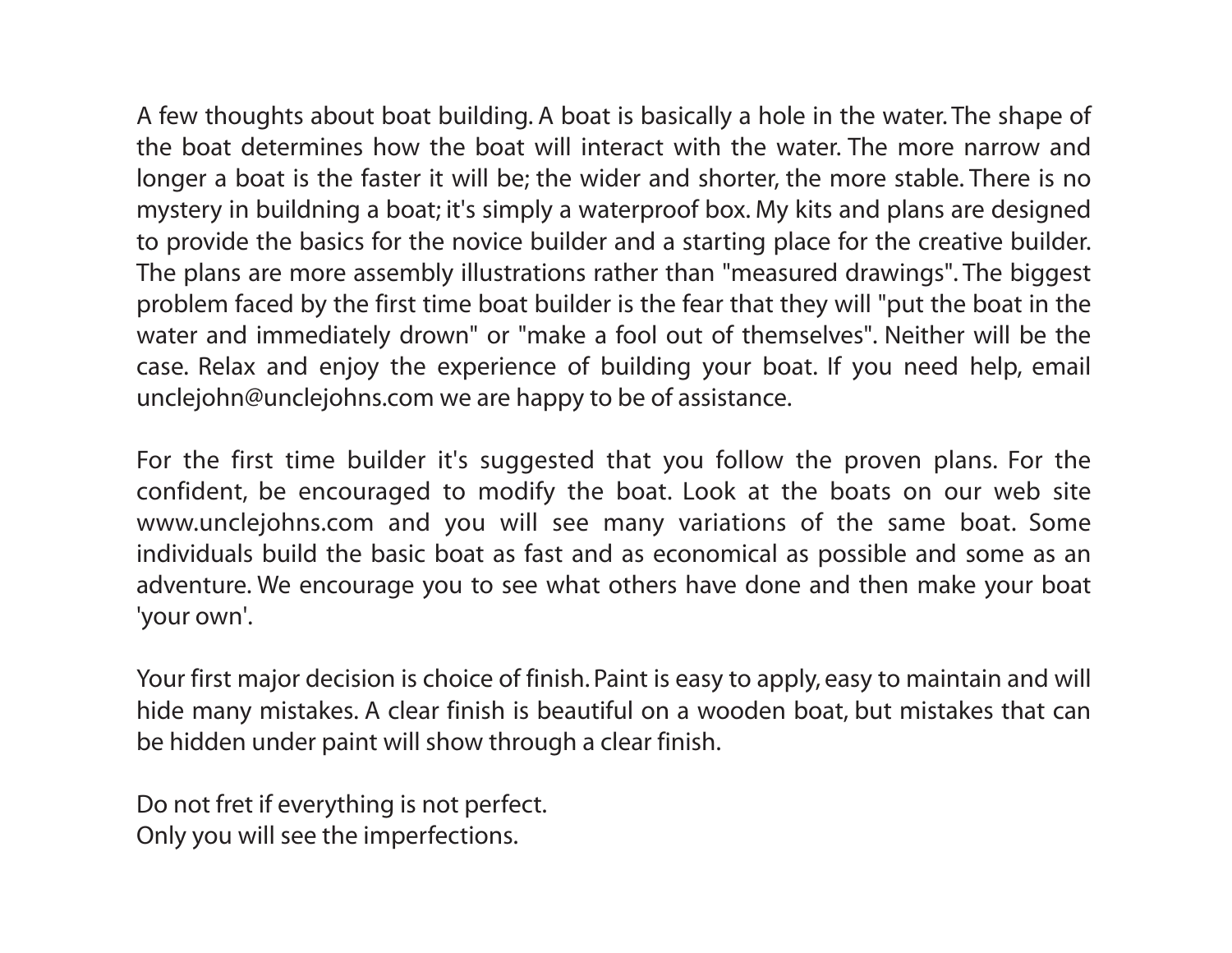

Thank you for purchasing our Bayou Skiff plans. Have a safe and enjoyable experience building and using your craft.

> Should you need any assistance don't hesitate to ask, email unclejohn@unclejohns.com

## Materials needed to build the basic boat

 $1/4$ " x 48" x 96" exterior plywood  $\sim$  3 sheets - specify exterior glue.

1 -  $3/4$ " x  $24$ " x  $48$ " exterior plywood  $\sim$  transom

2 -  $3/4$ " x  $11/2$ " x  $168$ " clear lumber  $\sim$  rub rails

6 -  $3/4$ " x 1 $1/2$ " x 120" clear lumber  $\sim$  rib sets/runners/seat supports.

glue, screws, wood filler, sand paper, fiber glass and paint

It is difficult to compile a full building list because each builder will choose to build differently. One will use brass screws to show though a clear finish and another will use general purpose screws, pull the screws, fill the holes and paint. The amount of fiberglass supplies will be determined by the areas you choose to cover. At a minimum we recommend all seams and joints be taped. Some choose to cloth the entire boat. The material list is a basic list of lumber. My choice for  $3/4$ " x 1  $1/2$ " is fir, normally found in the molding department. The cost is a bit more than ripped lumber but it is the choice for strength and convenience.

NOTICE: Care should be exercised in the completion of the steps involved in constructing this boat to assure a sturdy craft. The safety of this boat is determined by the builder and user. This craft has not been rated for either number of occupants or maximum weight capacity. The purpose of these plans is to provide the builder with a set of easy to follow building instructions. Uncle John's assumes no liability for the finished project. As with any water-craft, life-jackets should be worn and caution exercised in regard to weather and water conditions.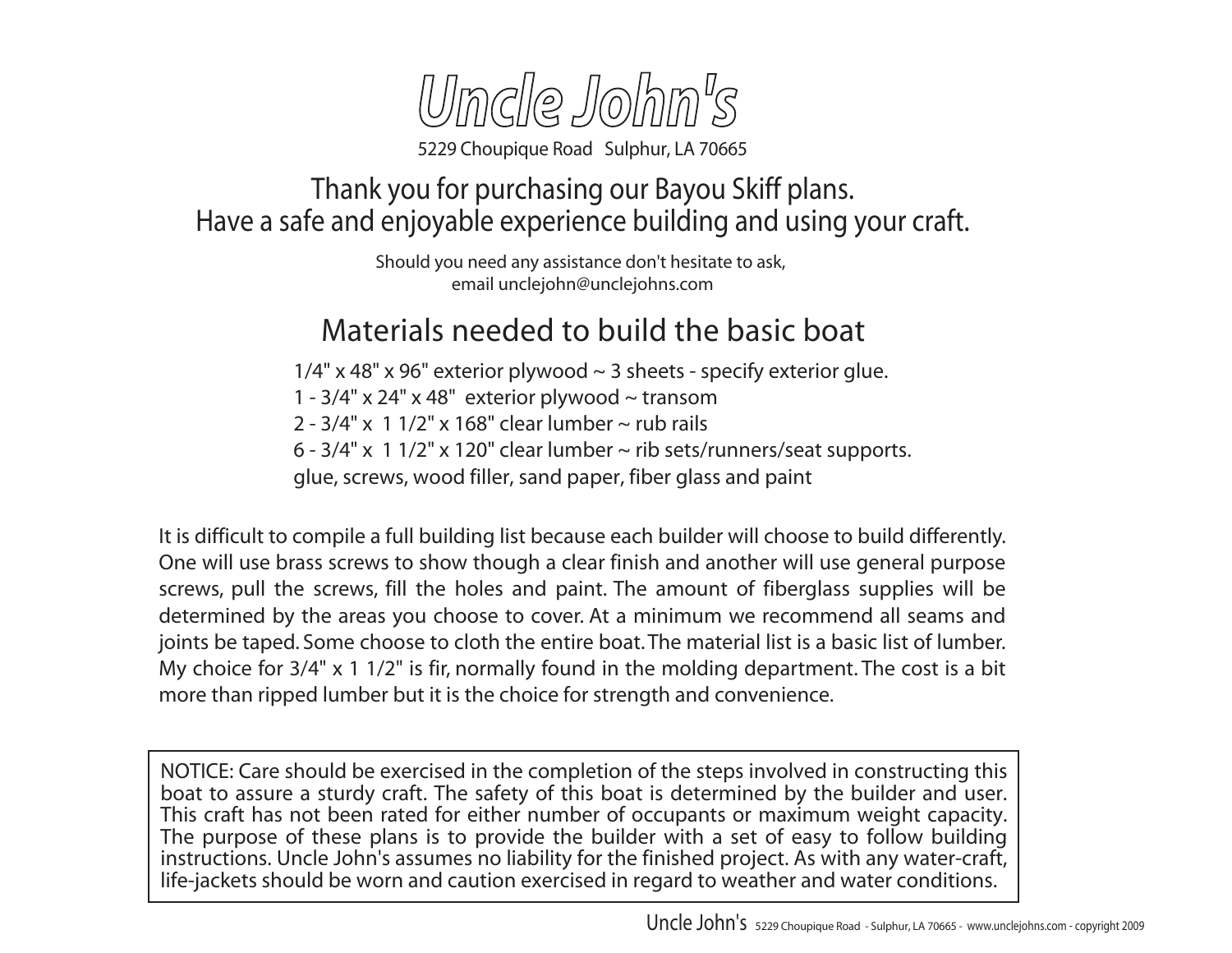## Sheet  $#2 \sim$  cutting the side boards and bottom

By following these simple steps you can be confident that you will successfully build a serviceable boat which will serve you well for years. Take your time, do not "make" things complicated. The strength and durability of your boat will be in the finishing. Never store your boat in contact with the ground.

Plywood: The basic difference between most marine plywood and exterior plywood is that marine plywood does not contain voids. Both contain essentially the same glues. Taping the seams and edges with fiberglass will effectively seal the edges. Exterior plywood is considerably more economical and is a standard stock item at lumberyards. We have had good results with both A/C fir and B/C pine. Lauan mahogany is used by many small boat builders. Lauan is pretty, easy to work with and very economical.

Glue and fasteners: There are numerous waterproof and water resistant glues on the market. For the most part, glues, nails and screws hold the structure together prior to tapeing the seams with fiberglass. Once the seams are taped, the fiberglass will provide a strong waterproof joint. For this reason, the type of glue is of less importance than tapeing both sides of all seams and joints with fiberglass.

#### cutting the side boards and bottom

Although the Bayou Skiff has been designed with 12" side boards, it is possible to raise the side board height to 14", increase the side board height, rib height, transom height and stem length. Increasing the width or length will require changing the angles on the rib sets, transom and stem and is not recommended for the novice builder.

 If you choose to use 1/4" plywood for the bottom you will need to attach runners for support, Should you prefer not to use runners you should use 3/8" plywood for the bottom.

The side boards are cut from 1/4" plywood.

| side board<br>$\mathsf{A}$                      | Β               | B      |
|-------------------------------------------------|-----------------|--------|
| $\mathbf{A}$<br>side board<br>$\mathsf{\Gamma}$ | bottom          | bottom |
| $\bigwedge$<br>side board                       |                 |        |
| waste                                           | side board<br>A | waste  |

Uncle John's 5229 Choupique Road - Sulphur, LA 70665 - www.unclejohns.com - copyright 2009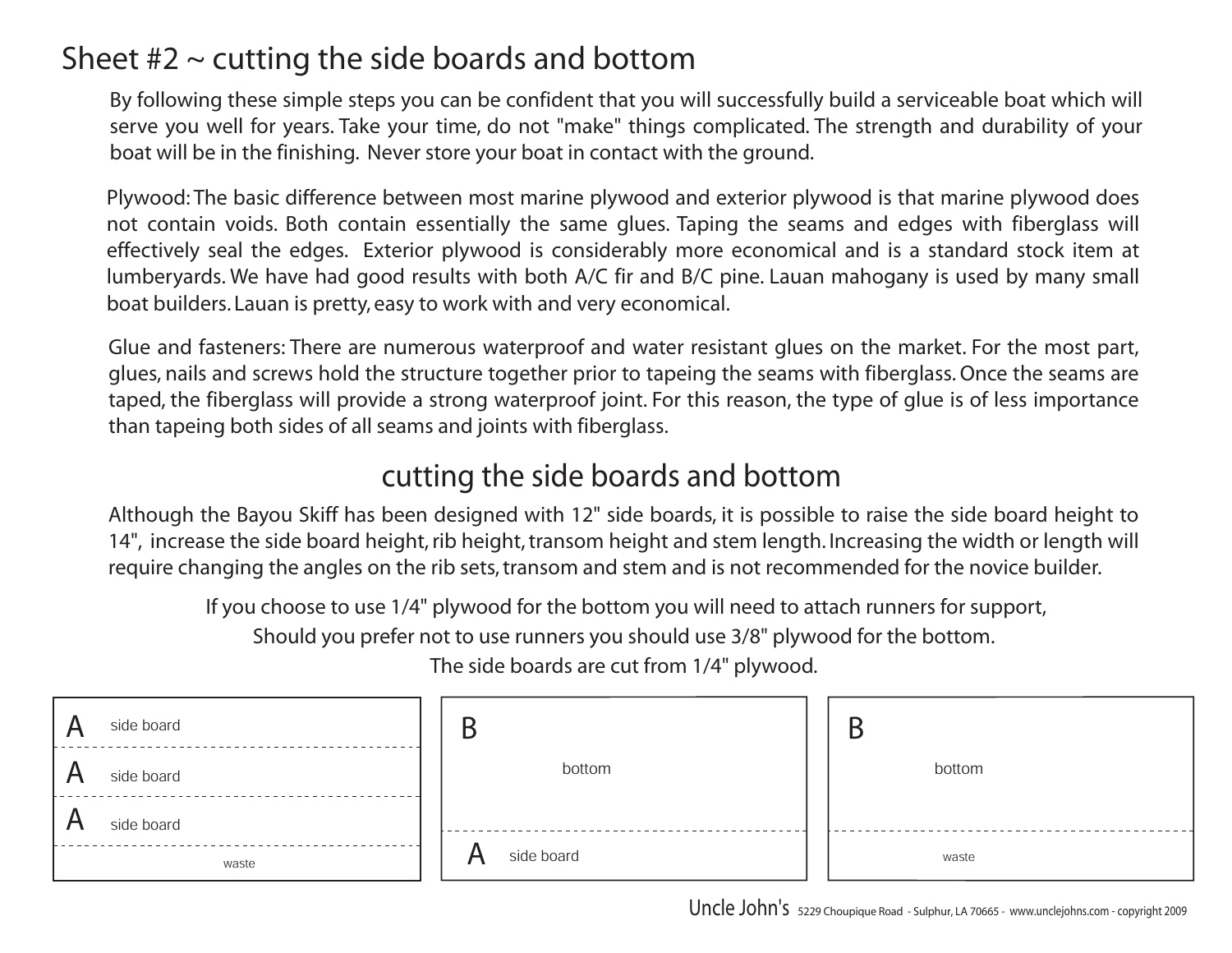## Sheet  $#3 \sim$  scarf joining the sideboards and bottom

Scarf all of the pieces of the same width at the same time. By doing them all at the same time, they will all have the same angle. Stack the pieces offsetting each from the one below by 2". A piece of scrap placed on top and bottom will aid in achieving a smooth bevel. Tacking the pieces to a flat work surface will stabilize the pieces while you are scarfing. (#1) Place the first piece on the work surface and tack it down at least two and one half inches from the end. (#2) Place the second piece on top offsetting by 2" and tack it down. The tacks should be placed so as not to be in the area that is to be worked. (#3) Continue to stack the pieces as shown . (#4) Using an electric plane, belt sander, random orbit sander or even a piece of coarse sandpaper wrapped around a piece of two by four "grind" the pieces until a smooth uniform surface is achieved .



Some individuals prefer to use a butt joint. Quicker and easier but not as pretty. It is also more difficult to hide. To use a butt joint, simply butt the two ends together and fiber glass both sides with cloth four to five inchs wide.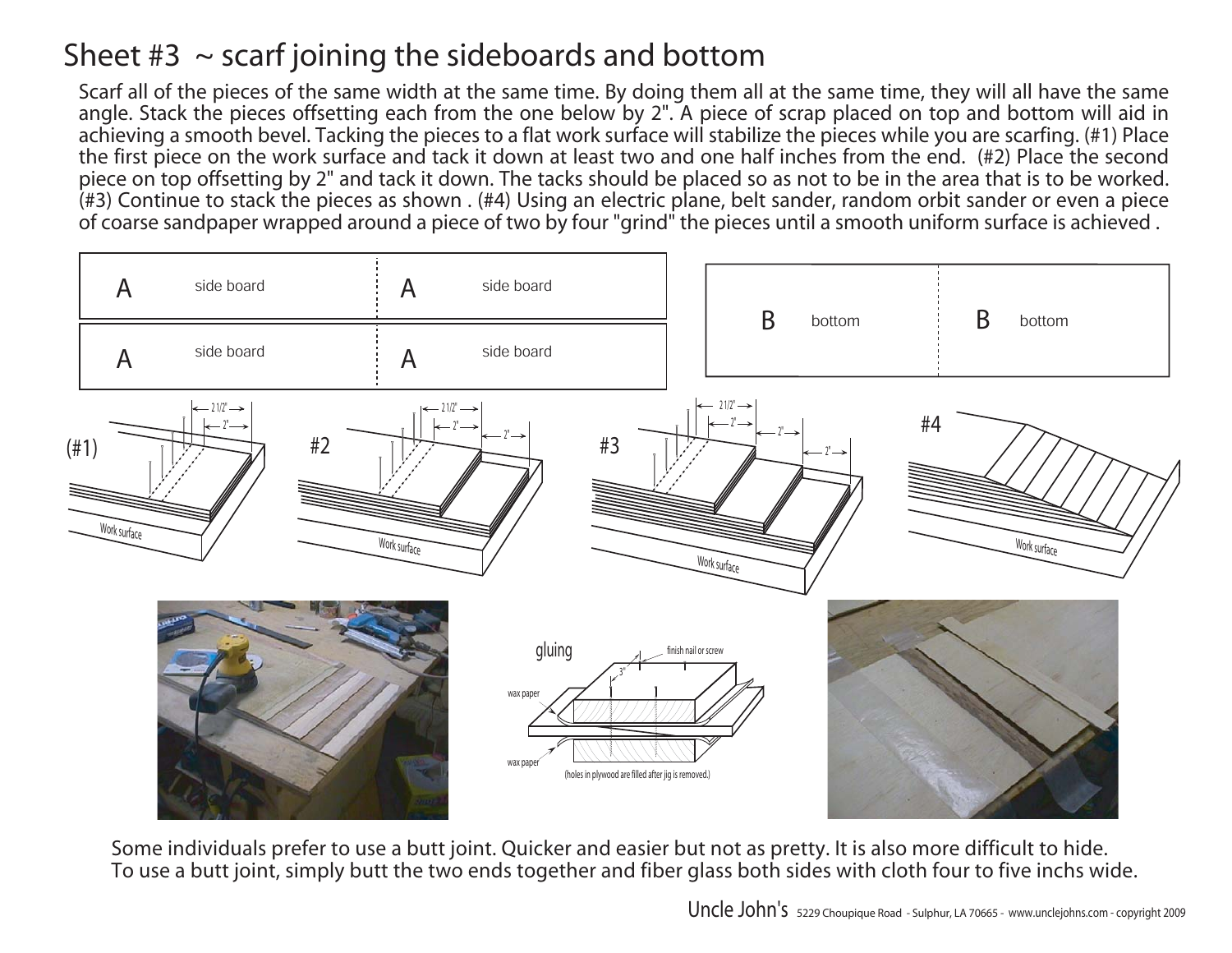### Sheet  $#4 \sim$  cutting the bow stem and transom

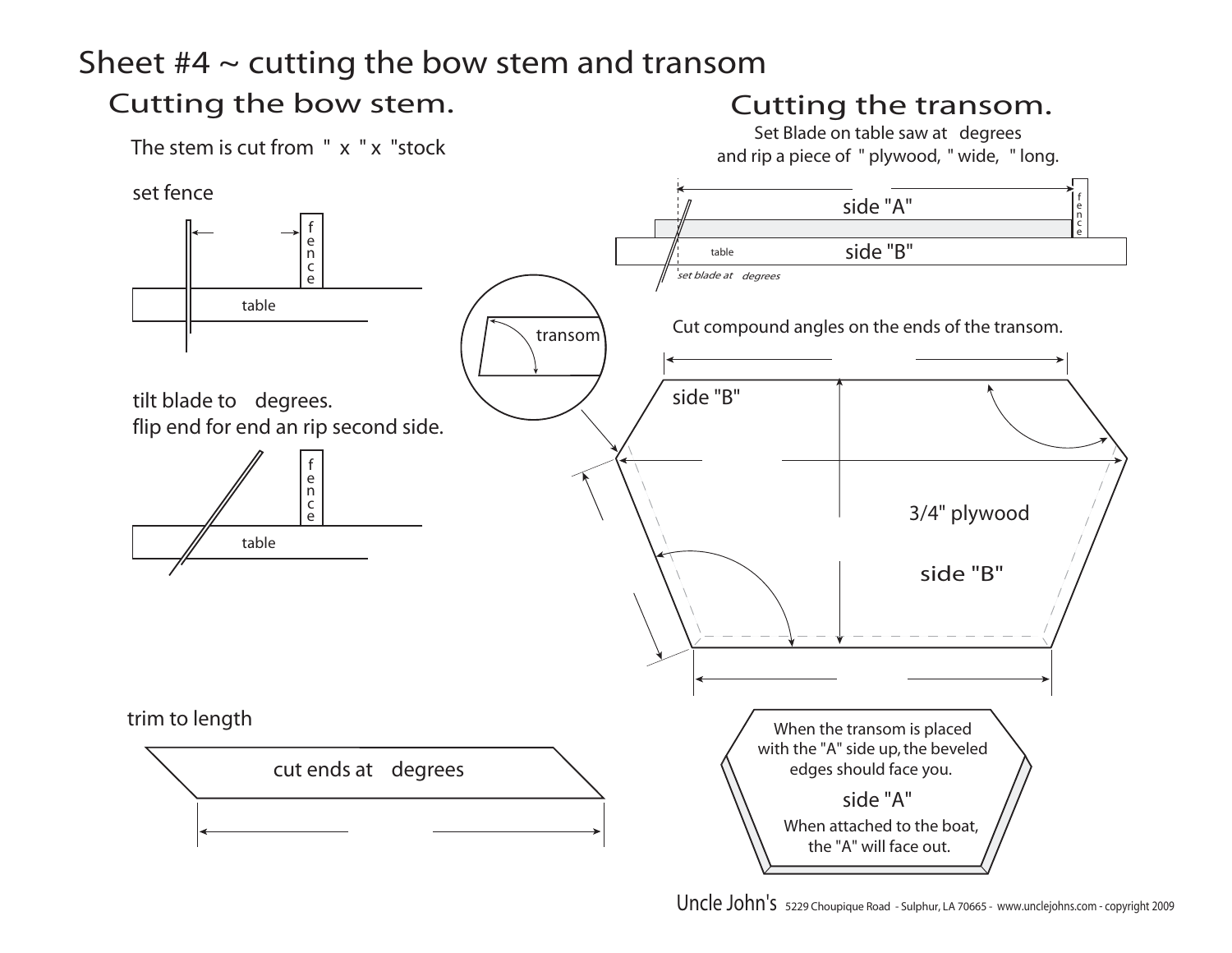### Sheet  $#5 \sim$  attaching the side boards

LAY OUT AND CUT THE SIDEBOARDS. Mark off the bow and stern angle. Stack the sideboards and cut both at the same time, this will assure that they are identical.



Use screws as shown to attach the sideboards to the stem. It is very important to attach the sideboards to the bow stem first and then to the transom. After the glue is dry remove the screws and fill the holes.

Use both a waterproof glue and " screws to attach sideboards to bow stem first, then attach sideboards to transom.

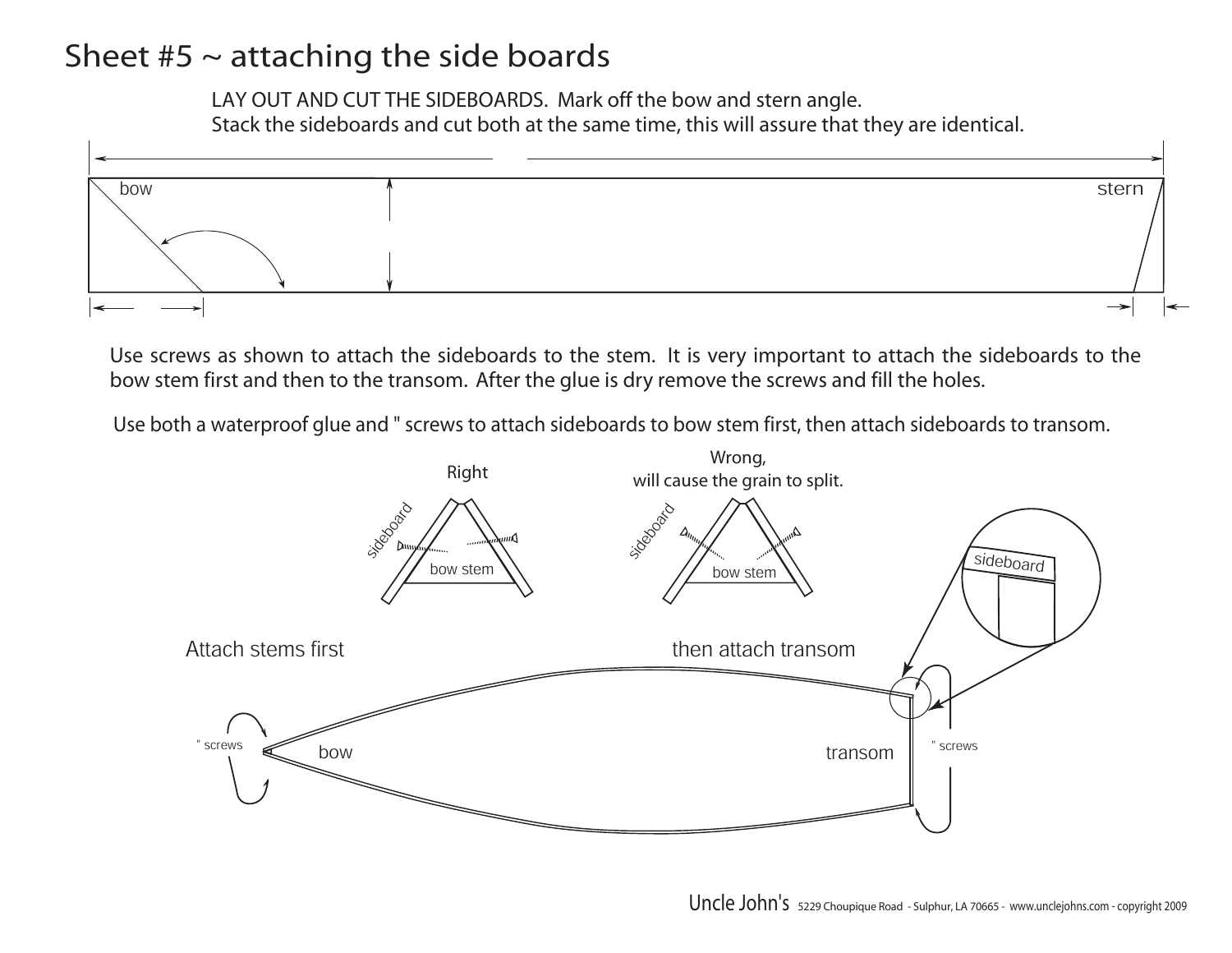Sheet  $#6 \sim$  building the rib sets The rib sets are constructed from "x" stock using a lap joint

The ends are cut on and joined using a lap joint. oGussets should be added to thejoints for increased strength.

The bevel on the sides of the ribs allows the rib to follow the curve of the side board when attached. See Sheet #7





weep holes may be cut into the of the rib sets to provide drainage

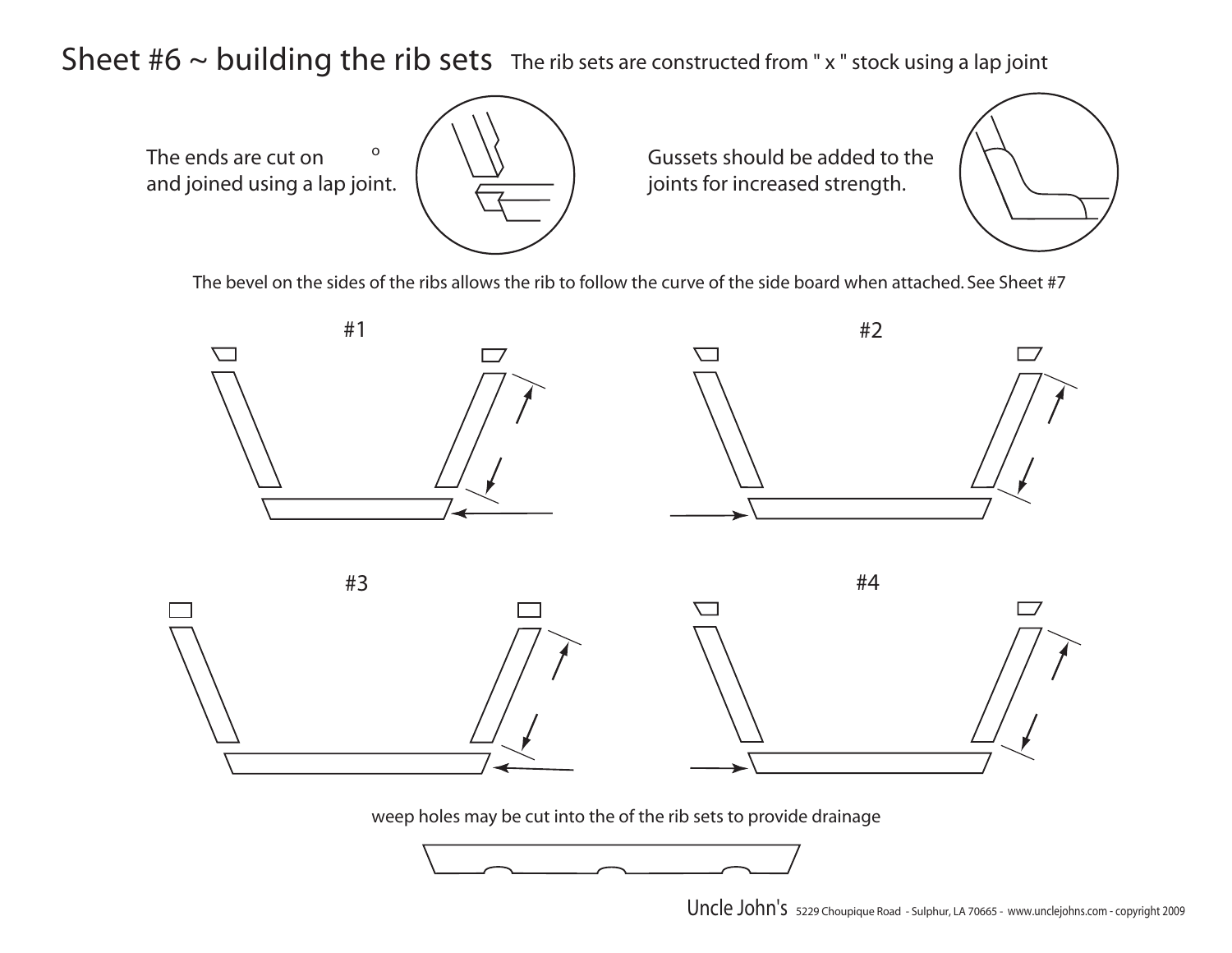## Sheet  $#7 \sim$  installing the rib sets

glue and fasten with 1" screws.



Insert rib set #3 first, then #2 followed by #4 and #1.

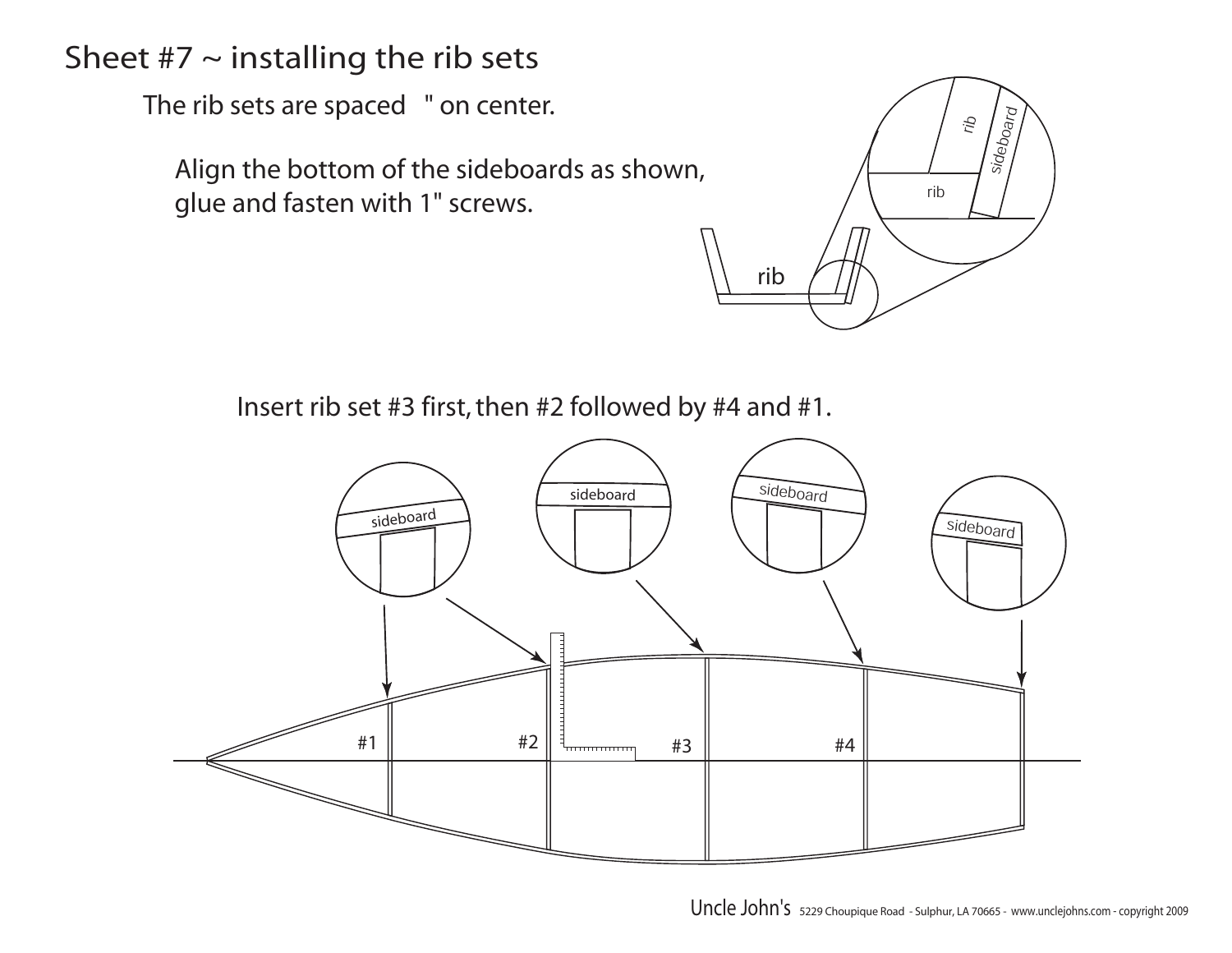## Sheet  $#8 \sim$  attaching the rub rails

The rub rails should be made from clear (no knots) lumber up to " thick and " wide. The quickest, easiest material to use is fir . Attach outer rub rails flush with the top of the sideboards. Rub rails may be attached simply by gluing (if you have enough clamps) or using glue and screws. Begin in the middle of the boat and work to each end. Should you find it necessary to join lumber to gain length, use the standard scarfing formula of 8:1.

> side boardrub railrub rail

> > stringer  $\sqrt{\left(\right)}$   $\sqrt{\left(\right)}$  stringer

 $\sqrt{1 + \frac{1}{1 + \frac{1}{1 + \frac{1}{1 + \frac{1}{1 + \frac{1}{1 + \frac{1}{1 + \frac{1}{1 + \frac{1}{1 + \frac{1}{1 + \frac{1}{1 + \frac{1}{1 + \frac{1}{1 + \frac{1}{1 + \frac{1}{1 + \frac{1}{1 + \frac{1}{1 + \frac{1}{1 + \frac{1}{1 + \frac{1}{1 + \frac{1}{1 + \frac{1}{1 + \frac{1}{1 + \frac{1}{1 + \frac{1}{1 + \frac{1}{1 + \frac{1}{1 + \frac{1}{1 + \frac{1}{1 + \frac{1}{1 + \frac{1}{1 + \frac{1}{$ 

prior to attaching the rub rails, place a temporary support across the top of rib set #3

After attaching rub rails but prior to attaching the bottom, temporarily attach stringers (using only screws) " above the bottom of the sideboards to shape the boat prior to attaching the bottom. After the bottom is attached the stringers are removed and the screw holes are filled.





Uncle John's 5229 Choupique Road - Sulphur, LA 70665 - www.unclejohns.com - copyright 2009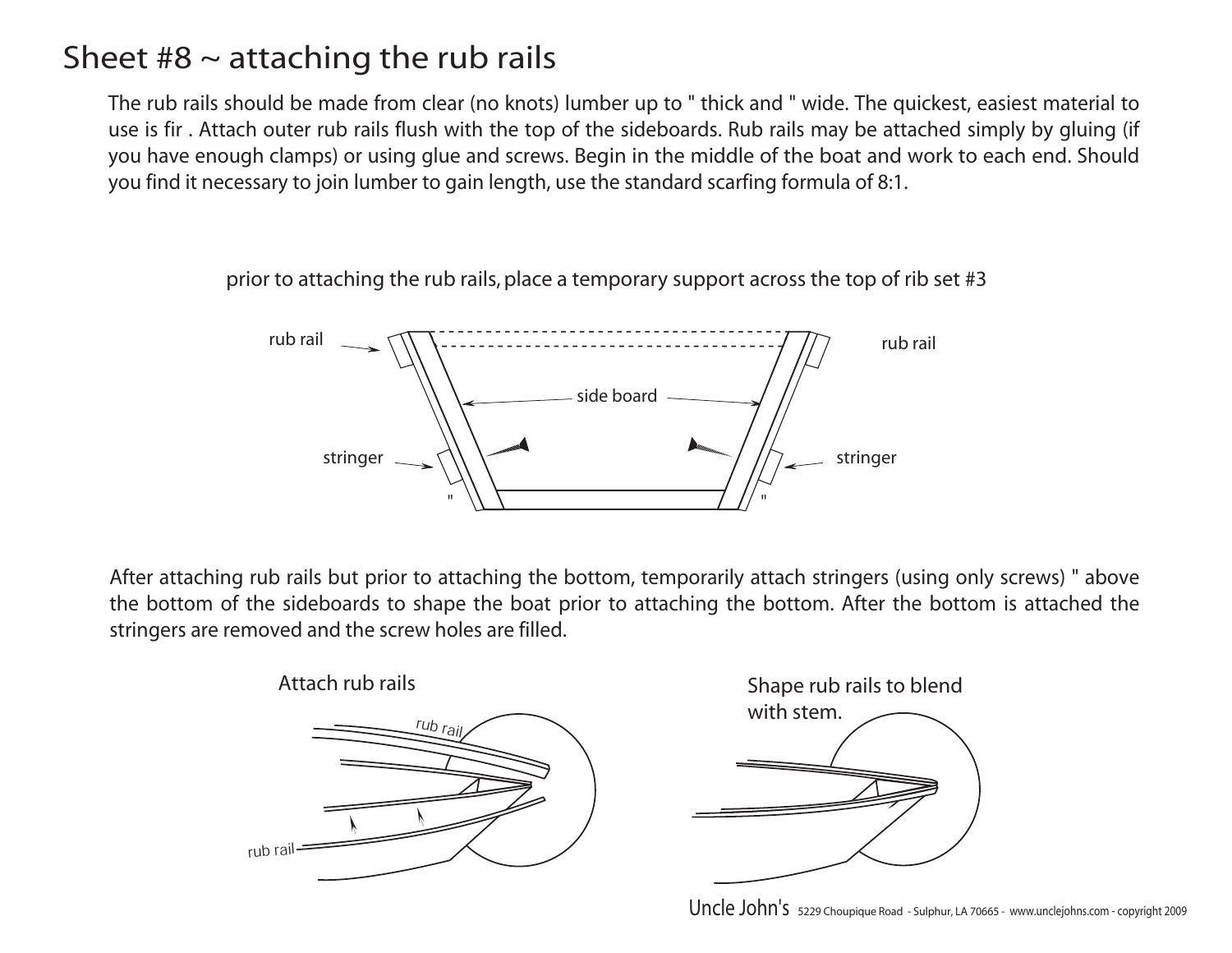## Sheet  $#9 \sim$  attaching the bottom

ATTACH BOTTOM. Tack bottom in place and mark hull shape. Add " all around, remove and cut bottom to shape. Attach bottom using waterproof glue, " brads into sideboards where needed and " screws into transom, stem. and rib bottoms. Trim bottom flush with sideboards and ease the corner, (fig. #4). After attaching bottom, fiberglass seams on both sides. If you don't have a "perfect" joint, don't be overly concerned. The fiberglass resin will fill small voids.



#### Attach bottom runners



Bottom runners should be added after fiber glassing the bottom to strengthen the bottom and to aid in tracking. Use resin in place of 'glue' then cloth over with " strips. Attach the center runner first and use " spacers cut from " scrap to align the outboard runners.

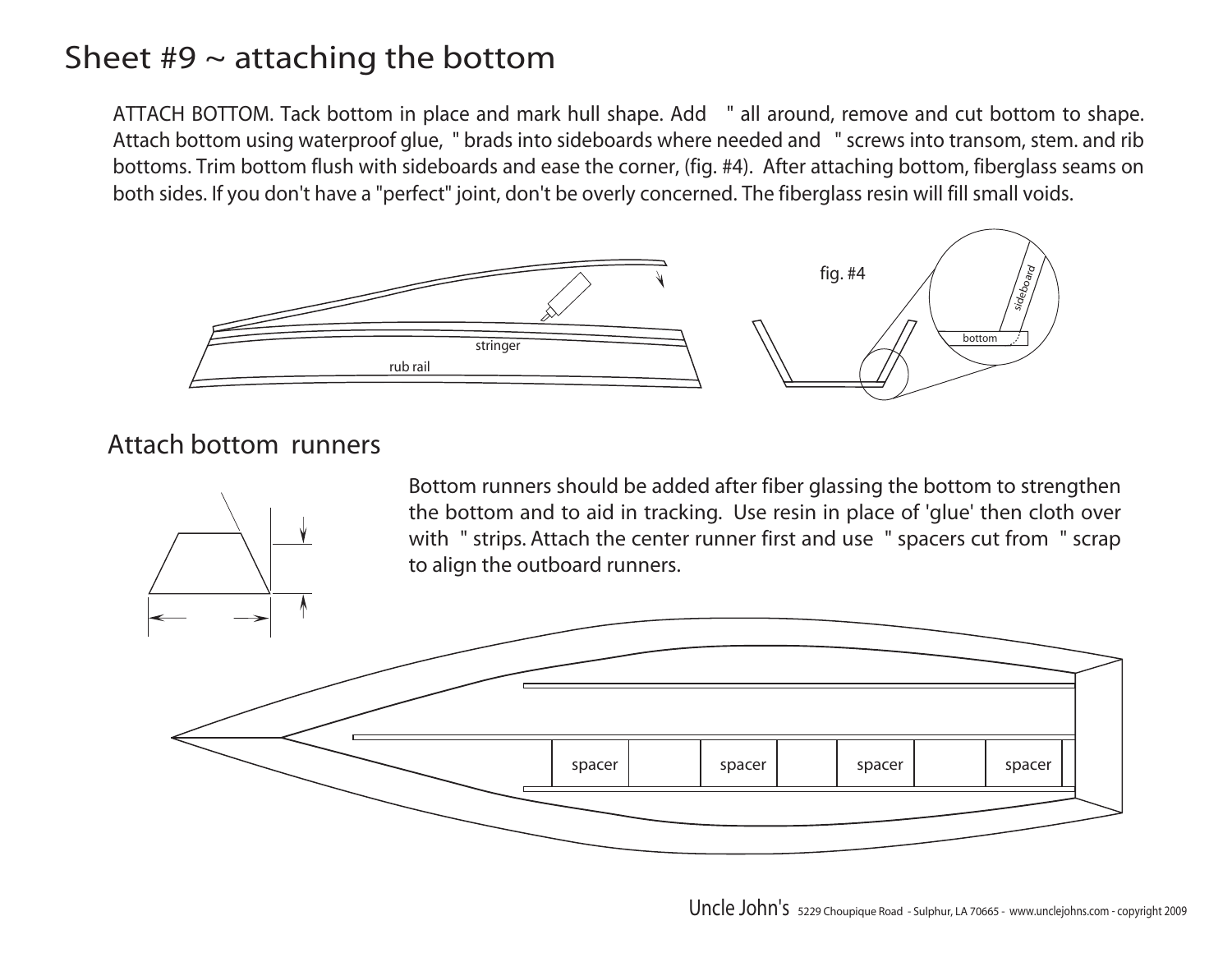### Sheet  $#10 \sim$  installing seats

![](_page_10_Figure_1.jpeg)

The seat placement is best determined with the boat in the water. Weight distribution will change the balance of the boat as will number of occupants. After your boat is finished, place seat boards in place, check the balance and adjust seats to the best position. The seat tops may be attached to the seat rails with either screws or lag bolts through the seat top and rail, secure with wing nuts. Using bolts will allow you to remove or change seat positions to best meet changing situations.

![](_page_10_Picture_3.jpeg)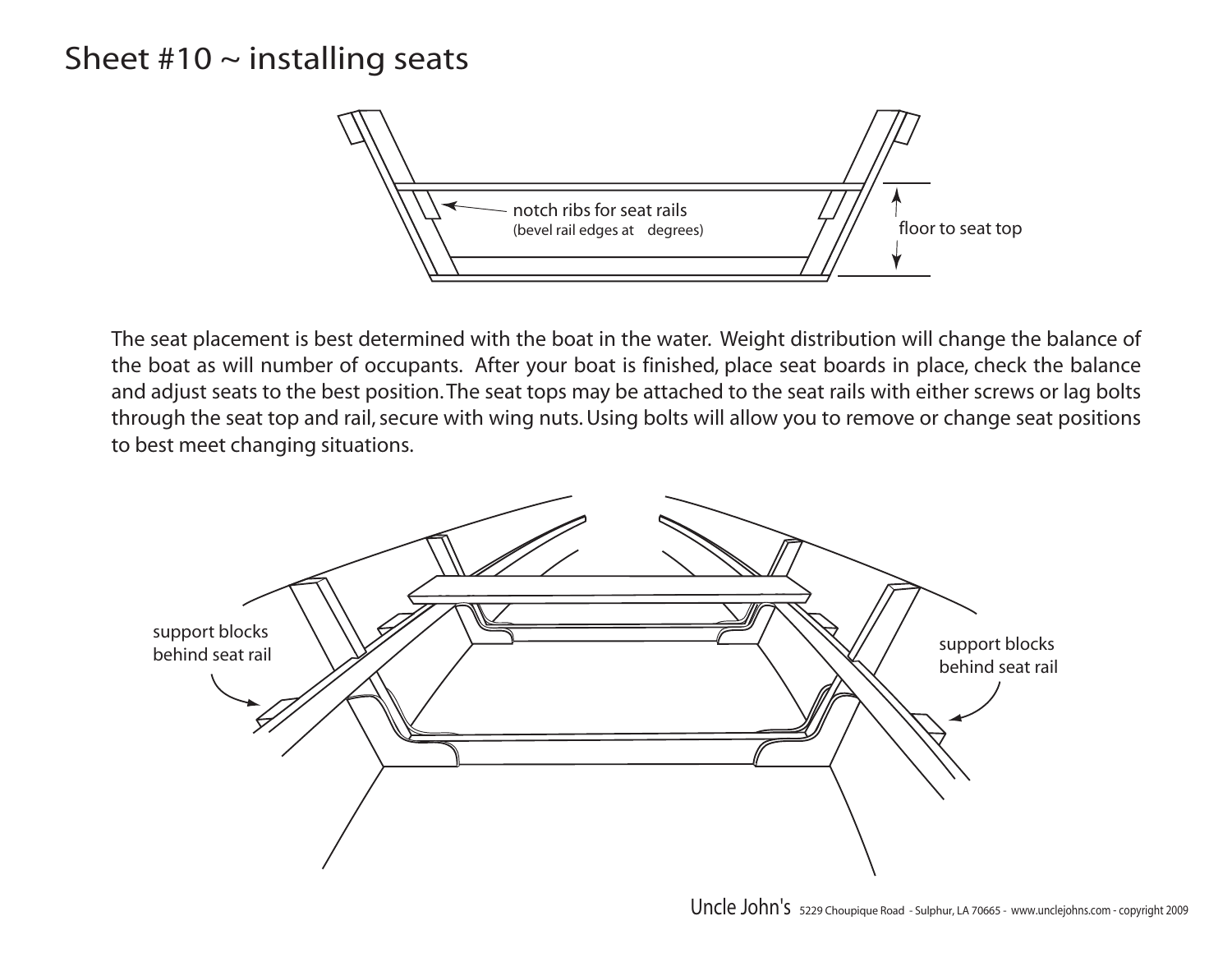# Sheet #11  $\sim$  fiber glassing

All seams and joints should be fiber glassed inside and out with " wide cloth for strength and to seal the edges. Epoxy resin is the best, polyester is the most economical and the easiest to obtain. Polyester resin can be found at lumberyards and auto parts stores. A good source for epoxy may be found from www.raka.com

![](_page_11_Figure_2.jpeg)

1st.  $\mathbb{N}$  //  $\mathbb{N}$  Use a tongue depressor to create a cove on inside seams with a mixture of fiberglass resin mixed with filler or fine sawdust.

> Paint resin on the area to be glassed. If you use polyester resin, for the first application, add one tablespoon of acetone to each ounce of resin, thinning the resin to increase penetration into the wood fiber and holding strength. This is not necessary when using epoxy and is only for the first coat using polyester.

> Put cloth in place and saturate with resin. When the cloth is saturated it will become virtually invisible. It is important to saturate the cloth but not to the extent to "float" the cloth off the surface. The texture of the weave may be floated with a second coat of resin. Overlap cloth by " where needed.

4th.  $\mathcal{A}$  After the resin has cured, puncture any bubbles and re-glass. The edges of the cloth may be feathered by sanding to blend the cloth into the wood.

Resin must be protected from sunlight or it will degrade. Painting is easy and durable. 100% acrylic exterior latex (water based) house paint works well with epoxy resin. It is economical, fast drying and very durable. With polyester resin you should use an oil base paint. Prior to painting wipe the hull with acetone to assure a good bond. If you wish to stain your boat and use a clear finish you should use a water or alcohol not an oil based stain. Allow the stain to dry thoroughly before applying the resin. A good marine varnish will protect the resin and show the beauty of the wood. Allow 7 to 10 days for the paint to fully cure before launching your boat.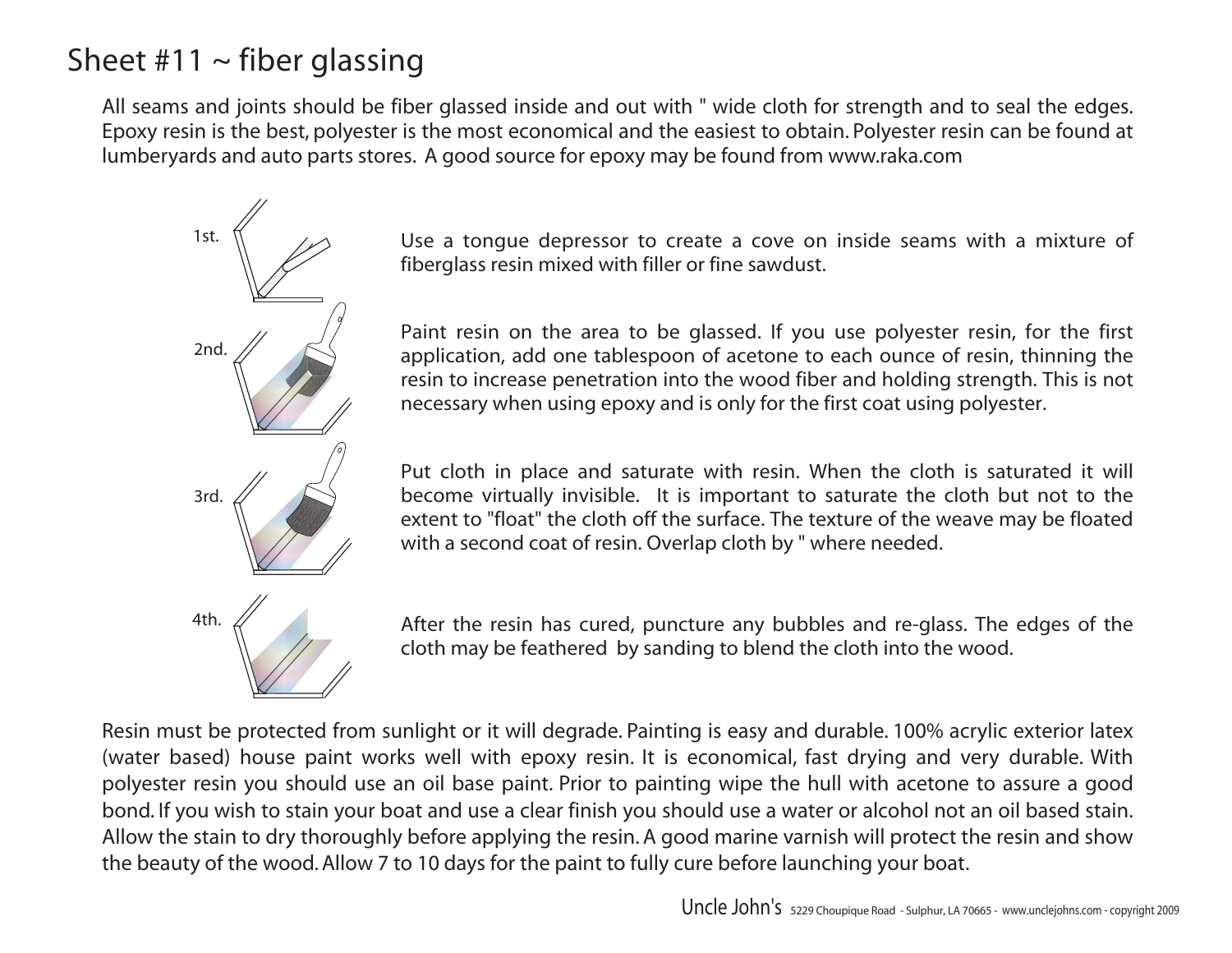## Sheet  $#12 \sim$  Outfitting your Bayou Skiff to row, motor or sail ...

![](_page_12_Figure_1.jpeg)

The best way to determine where to mount the oarlocks is to sit in the boat and see what feels 'right'. Attaching the oar locks is the last thing you would do to finish the boat so find the sweet spot with the boat in the water. Hold the oar locks in place with c-clamps and try different locations. When you find what feels right, run in the screws. Depending on the type of oar lock you purchase, you may or may not need to add a pad to attach the oar lock. Just do what seems right. After all, at that point you will have built a boat.

#### **Motor**

We do not rate our boats for motor size. Builders have different degrees of experience and operate in vary different water conditions. Electric trolling motors are highly recommended. With modern batteries you can expect to have an abundance of range. Electric motors are quiet, easy to operate and maintain. Flat bottom boats offer less resistance in the water when compared to a v-hull.

#### Sailing

If you do not wish to dedicate your boat to sailing, a lee board and clamp on mast step is the best choice. This will allow you to remove all sailing gear when motoring or rowing. A dagger board, a fixed lee board or a removable lee board, each has distinct advantages and disadvantages. The dagger board will give you the best 'bite' to prevent slide slip. A fixed lee board does not require building a 'trunk' which takes up space in the boat. Lee boards also allow you to beach your boat in that a lee board will swing up when contacting the bottom in shallows. If you are going to use your boat in all configurations a clamp on lee board and mast step is the best choice.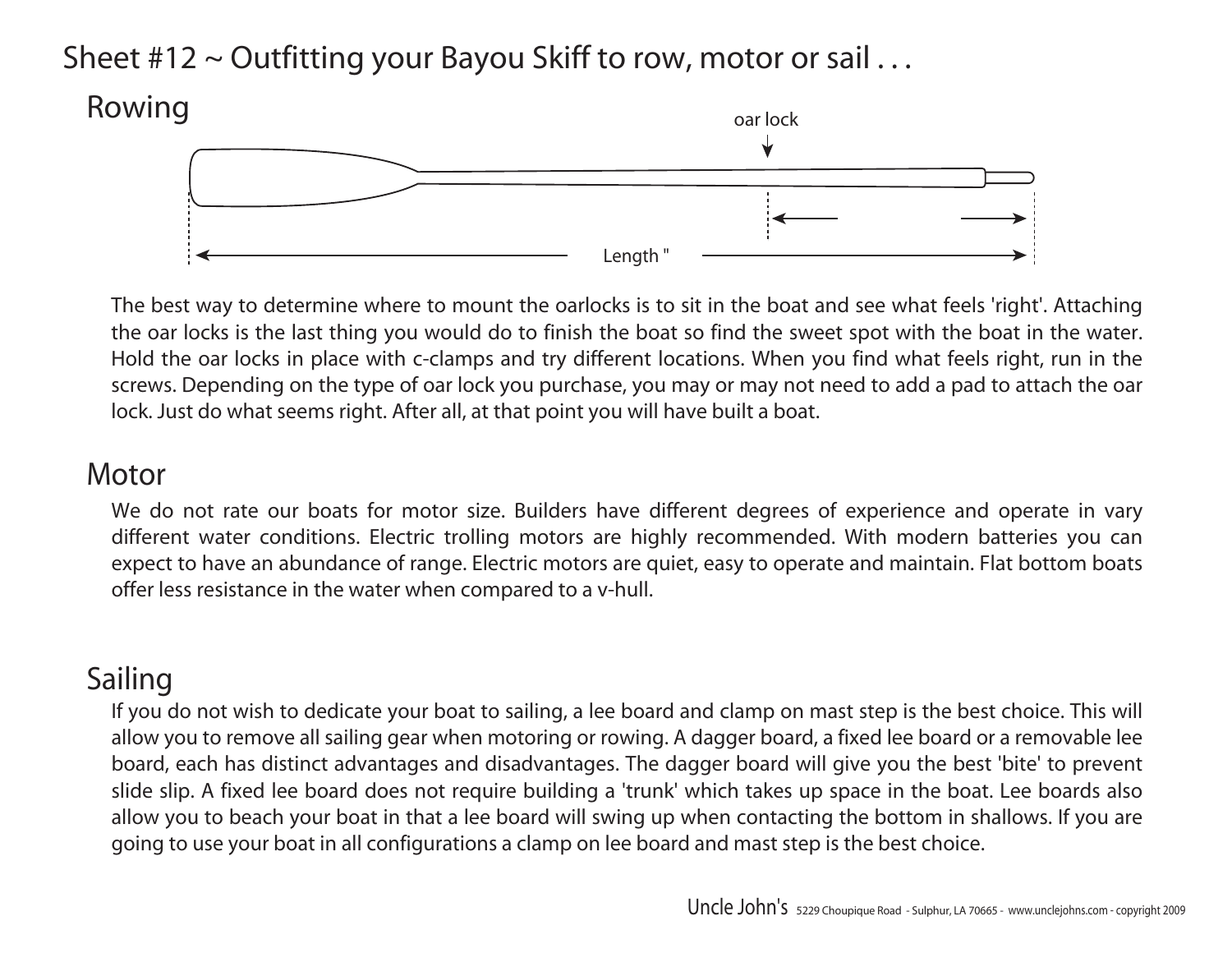## Sheet  $#13 \sim$  building a fixed lee board

A good alternative to a dagger board is a lee board. The lee board is attached to the outside of the boat and pivots up when it contacts the bottom, making it attractive when beaching the boat.

![](_page_13_Figure_2.jpeg)

The positioning of the lee board in general is at the widest beam of the hull and at the middle of the sail area. These two points will be pretty close to one another. You might consider clamping the board in place with C-clamps your first few outings. Move it fore and aft to find the best place. As you move it you will experience a change in the steering characteristics of the boat. When you find the "sweet" place, attach it with the bolt. Which side to place the board is builder's choice. Some individuals use only one board and do not change sides when tacking and some use two boards. Just be sure you have not over-tightened the wing nut so that the board will pivot when it contacts the bottom. How tight you make the bolt is experimental.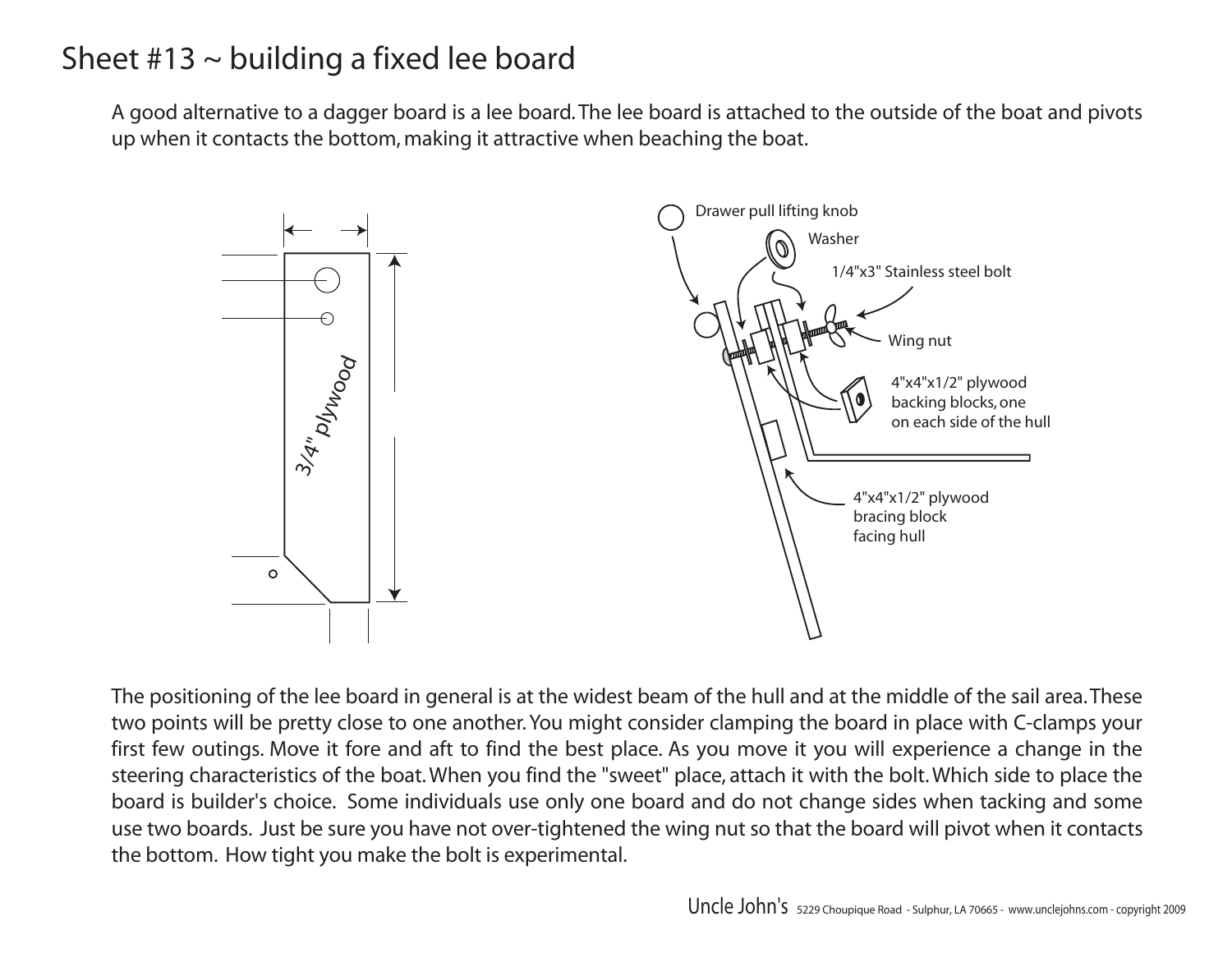## Sheet  $#14 \sim$  building a removable lee board and mast step ...

Everything is a clamp or pressure fit except for the mast step which is screwed or epoxied to the hull. It is necessary to use an inside support block to provide a clamping surface.

![](_page_14_Figure_2.jpeg)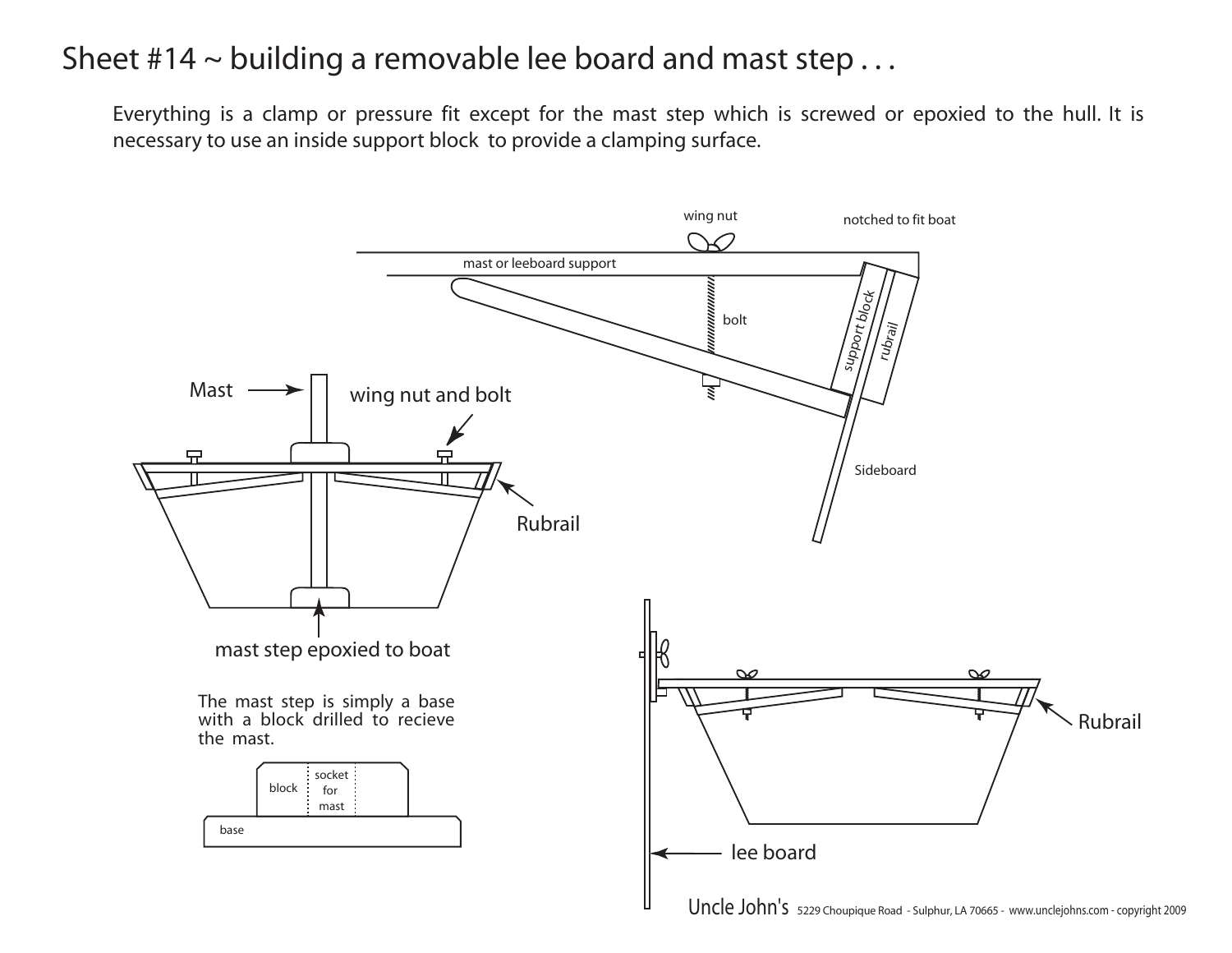#### Sheet  $#15 \sim$  building a dagger board trunk

![](_page_15_Figure_1.jpeg)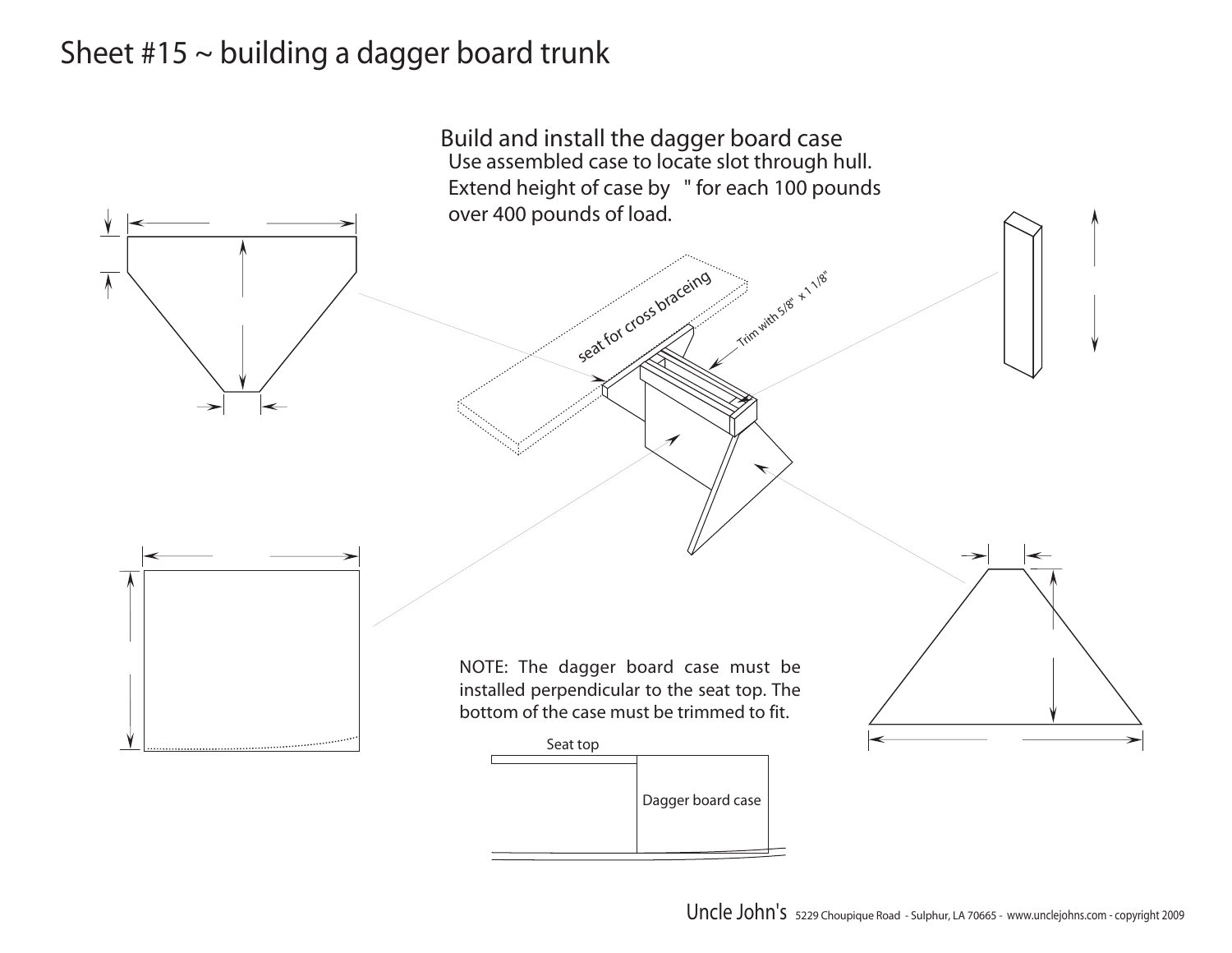### Sheet  $#16 \sim$  building the rudder and dagger board

If you are building the sail rig we are happy to supply our rudder pattern free of charge. Simply download the rudder pattern at www.unclejohns.com/bysk14/rudder.pdf The rudder is constructed from separate pieces sandwiched together.

![](_page_16_Figure_2.jpeg)

![](_page_16_Figure_3.jpeg)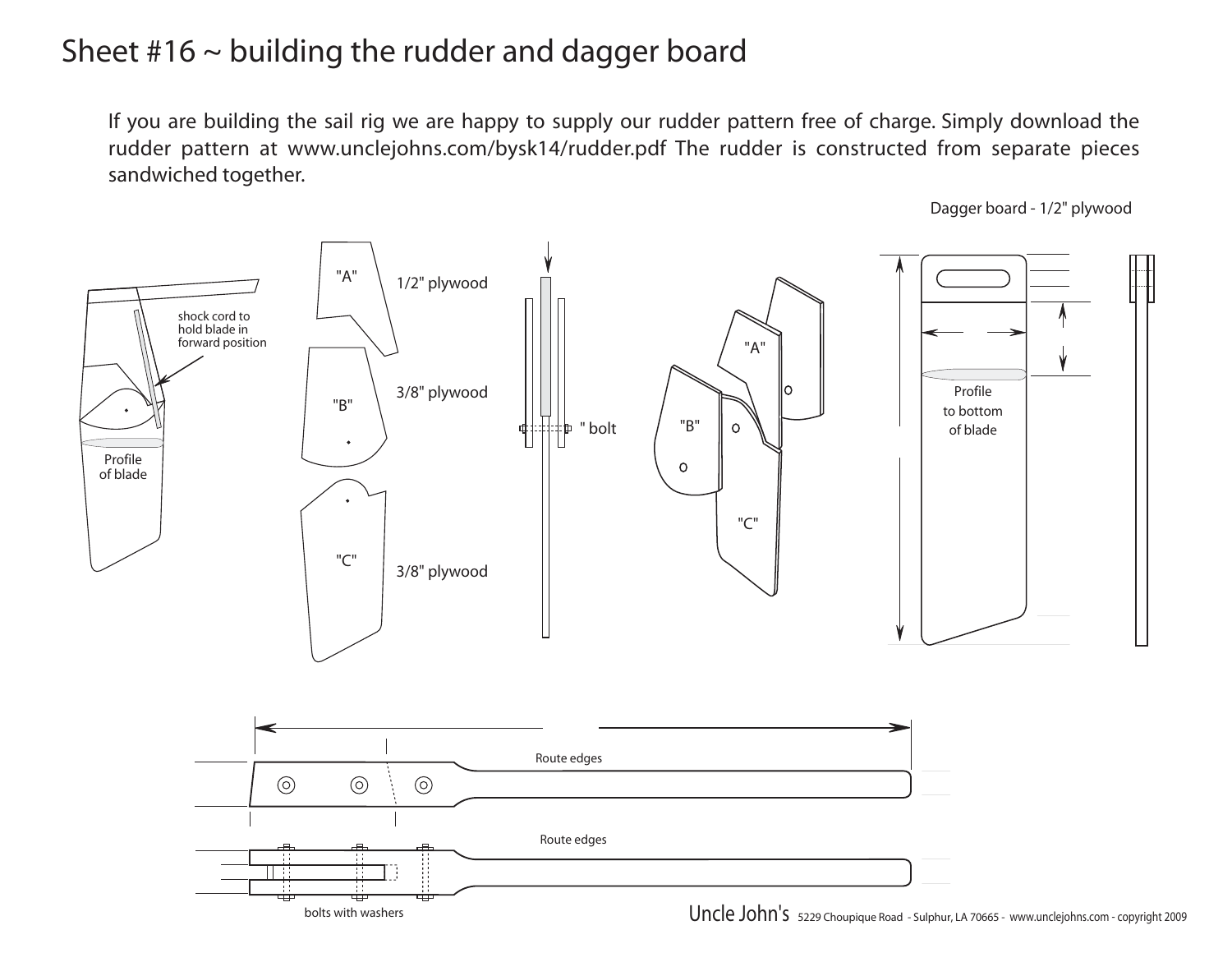#### Sheet #17  $\sim$  building a sail

The easiest and most economical sail to construct is a spirit rig, made using poly-tarp for the sail, " chain-link fence tubing for the mast and " conduit for the spirit boom. The optimum size sail depends upon the experience of the sailor and the weather conditions. Because of the duck tape ease of construction, it is convenient to have more than one size. CStart conservative and work up. **Sail Area** 16 sq. ft. 25 sq. ft. 36 sq. ft. BLayout sail then cut mast and spirit boom to fit. Add extra grommets to lash sail to mast Dduck tape sailReinforce cut edges with duct tape. punch " holes " apart on cut edge of sail and trim with folded duck tape. When the adhesive of the tape contacts through the hole, the tape will permanently stick. After applying tape, rub tape  $\circ$  $\circ$  $\bigcirc$  $\circ$ ਨੂੰ briskly to assure contact. Aloose footedHook on end of lineto hold spirit boom